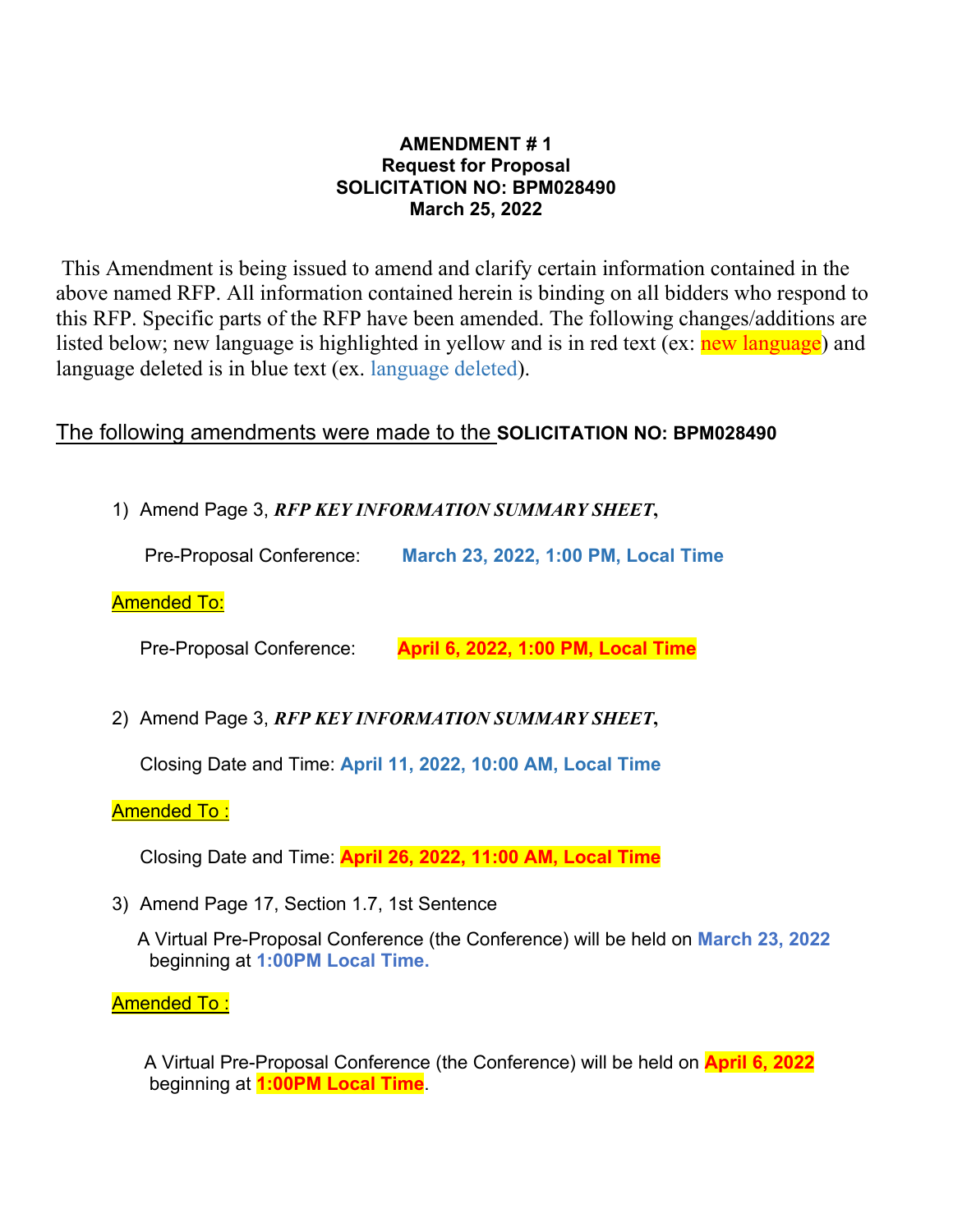4) Amend Page 18, Section 1.11, 1st Sentence

 Proposals, in the form set forth in Section 4.2 "Proposals" must be received by the Procurement Officer at the e-mail address listed on the Key Information Summary Sheet, no later than **April 11, 2022, 10:00 AM** Local Time in order to be considered.

# Amended To :

 Proposals, in the form set forth in Section 4.2 "Proposals" must be received by the Procurement Officer at the e-mail address listed on the Key Information Summary Sheet, no later than **April 26, 2022, 11:00 AM** Local Time in order to be considered.

5) A revised and new "Attachment E - Price Proposal Instructions and Form RFP" has been posted and the former Attachment E will be deleted so as not to cause confusion.

6) Delete RFP Section 3.2.1.20 in the RFP and replace with language in the attached file "*BPM028490 ‐ MHBE Consolidated Service Center ‐ Amendment 1, Item 6 ‐ Technology Section 3.2.1.20*". The same language is also below:

| 3.2.1.20 | Technology | Contractor shall have capability to securely add remote locations<br>and remote employees for business redundancy and expansion<br>planning, consistent with Section 3.8.3 Information Security<br>Requirements.                                                                                        |
|----------|------------|---------------------------------------------------------------------------------------------------------------------------------------------------------------------------------------------------------------------------------------------------------------------------------------------------------|
|          |            | The Contractor must provide adequate network infrastructure,<br>bandwidth and expert support services to acquire and complete<br>circuit connectivity within the Servicer Center facility up to an<br>including connectivity to all needed MHBE applications and<br>supporting Contractor applications. |
|          |            | The Contractor must provide phones, headsets, computers,<br>monitors, keyboards, mice and other peripheral equipment<br>necessary for CSRs to perform call center activities.                                                                                                                           |
|          |            | The Contractor must supply all PCs, monitors, printers, network<br>routers, network switches, data center racks, and wiring<br>sufficient to meet network and operational needs.                                                                                                                        |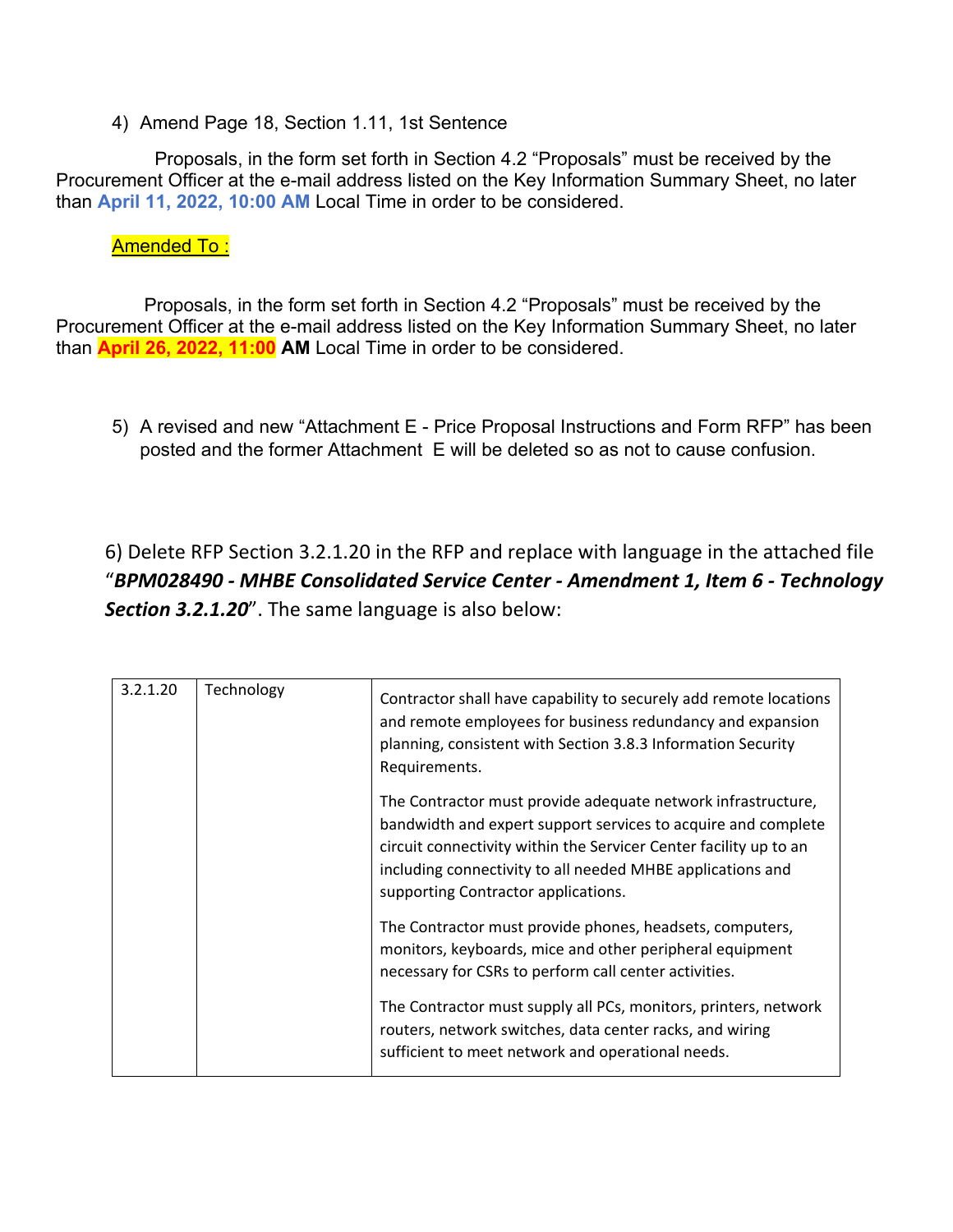| Contractor will assume billing and cost management<br>responsibilities for establishing and maintaining all connectivity<br>necessary to fulfill this contract.                                                                                                                                        |
|--------------------------------------------------------------------------------------------------------------------------------------------------------------------------------------------------------------------------------------------------------------------------------------------------------|
| The Contractor will provide redundant network services in order<br>to fulfill the needs of the contract.                                                                                                                                                                                               |
| The Contractor is required to provide battery backup for all<br>routers, switches and servers.                                                                                                                                                                                                         |
| The Contractor must provide enough bandwidth to record 100%<br>of all voice and data traffic.                                                                                                                                                                                                          |
| The Exchange will provide CRM Users License sufficient for the<br>number of required staff and Maryland.gov email addresses for<br>managerial and escalation staff as jointly determined necessary<br>by MHBE and Contractor.                                                                          |
| The contractor must maintain their intranet and internet<br>connectivity to the following applications:                                                                                                                                                                                                |
| The HBX, SailPoint<br>The Exchange's Learning Management System (LMS)<br>The Exchange's Customer Relationship Management<br>$\bullet$<br>System (CRM)<br>The Exchange's SharePoint and/or Google Docs and<br>other shared resources as deemed necessary by<br>MHBE.                                    |
| The Contractor will ensure desktop upgrades to support CSC<br>tools to CSR desktops. Contractor will use an updated version of<br>Google Chrome or supported browser that is compatible with<br>MHBE applications, or such other upgraded versions as required,<br>to connect to the HBX applications; |
| The Contractor will provide the capability to record 100% of all<br>calls and screens viewed (i.e.: chat). The recordings must be<br>exportable in a format that can be viewed and heard and will<br>supply support to MHBE as needed if calls and recordings are<br>needed for MHBE review.           |
| The Contractor shall provide a help desk resource, during<br>business hours and as necessary for internal technology-related<br>escalations.                                                                                                                                                           |
| The Contractor shall provide computing systems workstations<br>with the following minimum specifications:                                                                                                                                                                                              |
| Processor - 7th Generation - i7 Processor or better                                                                                                                                                                                                                                                    |